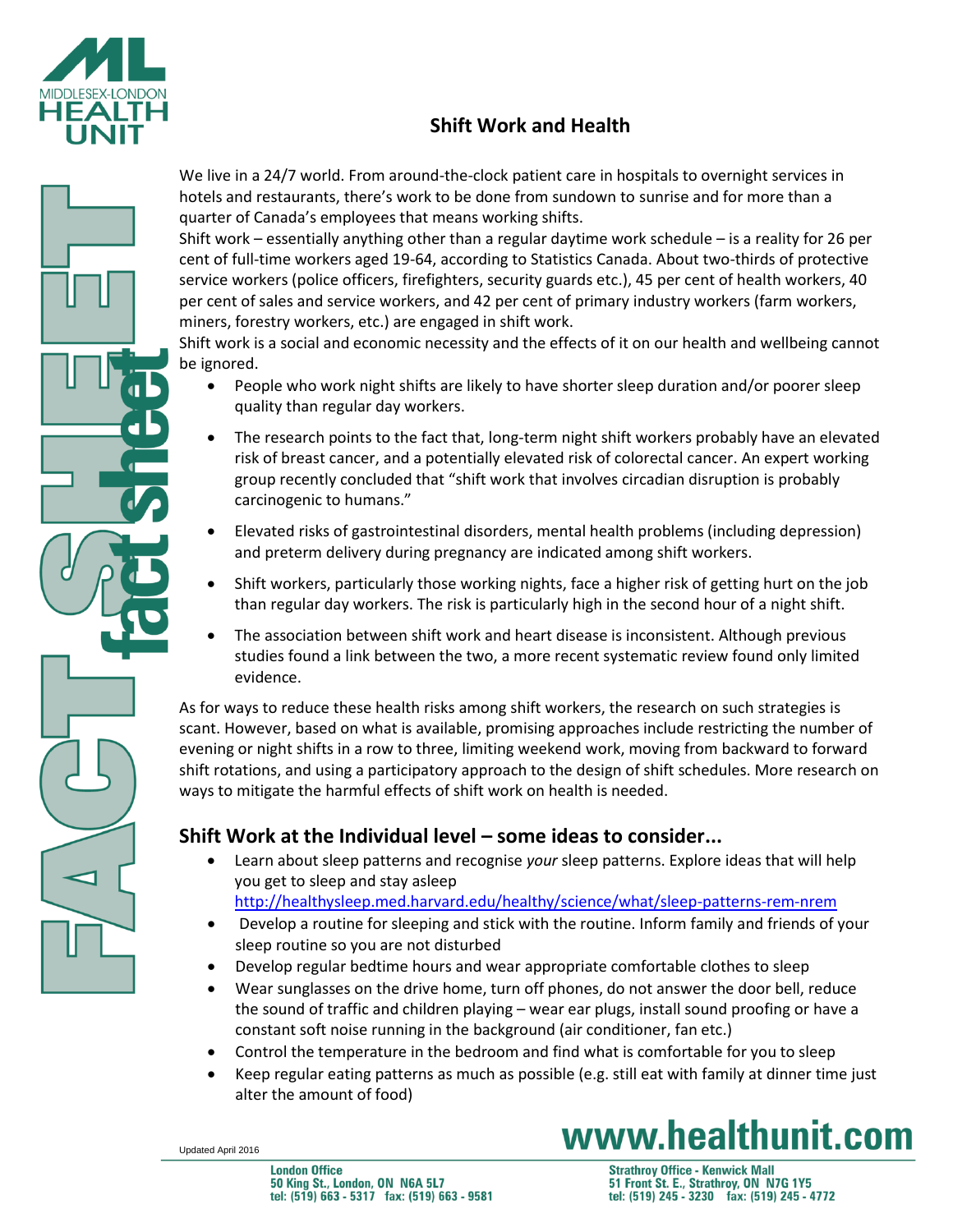



- Avoid eating greasy foods while working nights. Snack on nuts, crackers, fruit, and vegetables during the shift rather than sweets and pop. Avoid caffeine and tobacco too close to bedtime.
- Be sure to remain physically active. Time your physical activity for a*fter* your sleep period or during your shift, not just before going to bed. Take time to relax before going to bed
- If possible, avoid using medications to sleep: the drowsiness often continues long after the sleep period
- If you have trouble waking up, go outside fresh air and sunshine help you to wake up
- Talk with co-workers to share ideas about coping with different schedules and work demands

### **Shiftwork at the Organizational level: Employees are most productive when well rested!**

- Encourage employees to be involved in the input of work scheduling and support flexible hours. Allow flexibility for shift changes (between employees).
- Rotate shifts forward/ clockwise (e.g. days to evenings to nights)
- Consider having access to child care as an available option
- Early morning shifts are associated with less sleep and more tiredness. Try to avoid starting shifts as early at 5 or 6 am.
- Develop shifts that allow for use of public transportation
- Inform employees of their schedule well in advance, so they can plan social time with family and friends
- Keep work schedules as simple and predictable as possible
- Reduce the number of night shifts per person. The more consecutive nights worked, the more rest time should be allowed before the next rotation occurs.
- Allow for a rest period of at least 24 hours after each set of night shifts.
- Provide places for rest if possible.
- Provide bright lighting for night-time workers.
- Offer an Employee Assistance Program (EAP) to help workers cope with work and home life demands.
- Host a shiftwork /sleep hygiene education session so employees and their families can understand the challenges and develop solutions.

#### **Information adapted from….**

- Canadian Centre for Occupational Health and Safety. (2010, November 10). *Rotational shiftwork.* Retrieved from [http://www.ccohs.ca/oshanswers/ergonomics/shiftwrk.](http://www.ccohs.ca/oshanswers/ergonomics/shiftwrk)
- Higgins, C., Duxbury, L., & Lyons, S. (2010). Coping with overload and stress: men and women in dual-earner families. *Journal of Marriage and Family*, *72*(4), 847-859.
- The Institute for Work and Health *Issue Briefing* Shift *Work and Health*, April 2010: [www.iwh.on.ca/issue-briefings.](http://www.iwh.on.ca/issue-briefings)
- Shapiro, C., Heselgrave, R., Beyers, J., & Picard, L. (1997). *Working the shift - a self-health guide*. Chris Ward and associates.

Updated April 2016

www.healthunit.com